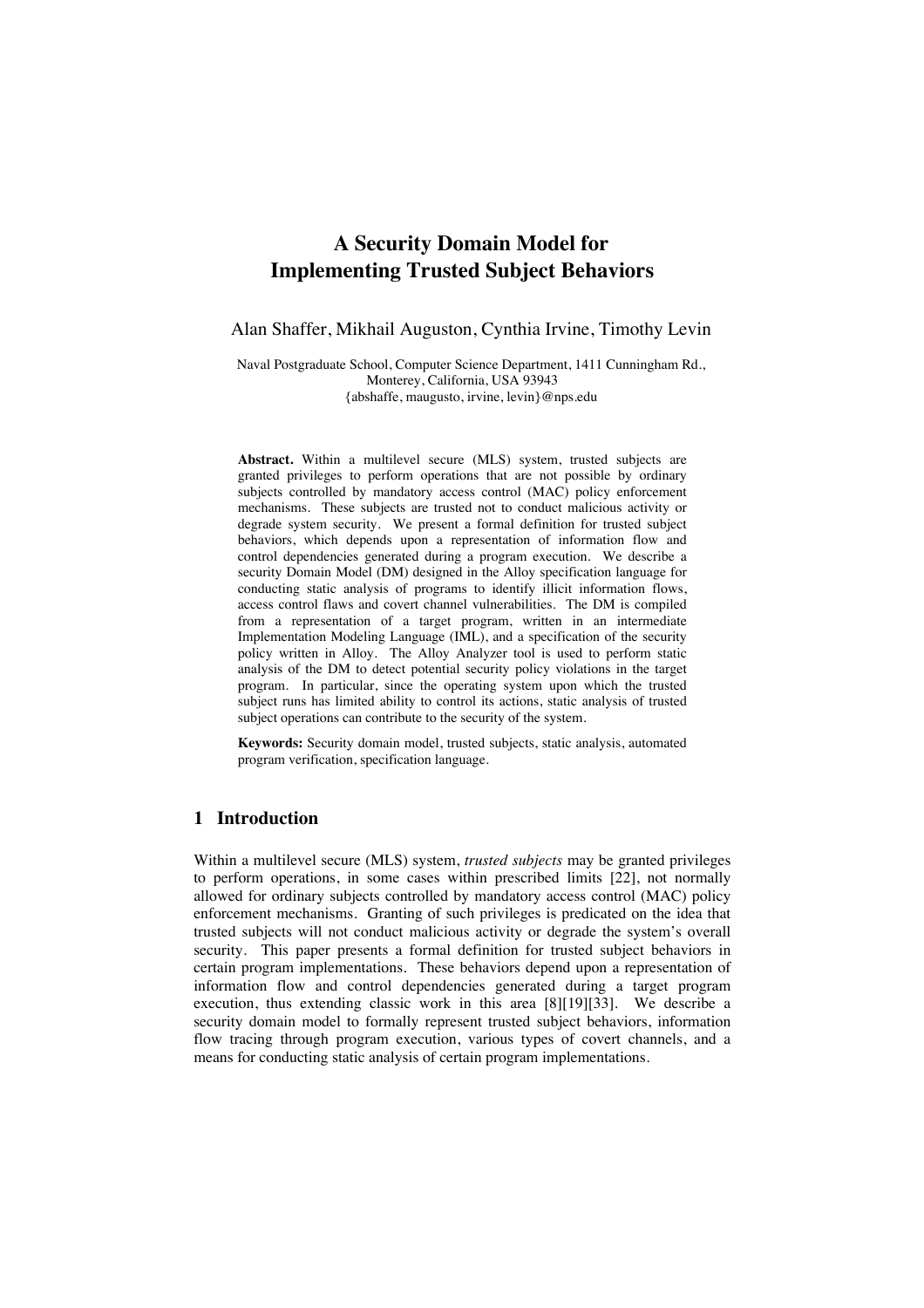Widely accepted evaluation standards [5][6][18] require that high assurance secure systems be designed, developed, verified and tested using rigorous processes and formal methods. This evaluation process must include demonstration of correct correspondence between system representations at various levels of abstraction, e.g., security policy objectives, security specifications, and program implementation. Formal security models are often based on concepts of program secure state and state transitions. Our approach analyzes programs for preservation of security properties through state transitions, and advances the concepts of secure information flow in classic work by Denning and others [8][33] by describing automated techniques for information flow static analysis. Our previous work has demonstrated the ability to detect illicit information flow security violations [24], and covert channel and overt access control flaws based on control dependency analysis [25].

The *Implementation Modeling Language* (IML), the first novel element in this approach, is a language that supports basic information processing via assignment statements, conditional and loop statements, read/write statements, file random access, and access to a system clock. The *target program* is an original high-level language program from which we extract a *base program*, the IML abstraction that provides a basis for analysis of the target program for adherence to a security policy.

The second novel element in this work is the definition of a security *Domain Model* (DM), represented as an Alloy [1][9] specification. The DM provides a framework for specifying program state and state transitions, as well as securityrelated concepts such as security policy, information flow, access control, and covert channel vulnerabilities. The DM is comprised of an *Invariant Model*, which defines the generic concepts of program state, information flow, and security policy; and an *Implementation Model*, which specifies the behavior of the base program. A specialized *DM-Compiler* was developed to translate a base program in IML into an Implementation Model, and to integrate it with the Invariant Model to form a complete DM specification.

Our approach uses the Alloy Analyzer tool [1] to perform static analysis of base programs to identify execution paths that might violate the security policy rules. The Alloy Analyzer performs symbolic execution of all base program execution paths within a defined *scope* (the upper limit of the size of models considered); the scope is generated heuristically, based on the total number of statements in the base program. It is assumed that the Alloy *small scope hypothesis*, which states that most flaws in models can be revealed on small instances [9], holds for information flow tracing. A description of the DM structure, and examples of refinement of a base program to Alloy can be found in [23][25].

Both model checking [4] and Alloy analysis are examples of heuristics for static analysis. Model checkers build models using finite numbers of states and transitions to represent system behavior, and temporal logic to represent assertions about those models. Model checkers are limited by the way they construct models, such that their subsequent modification is rendered extremely difficult. Alloy, which uses the full power of sets and first-order predicate calculus, does not have such limitations. The analysis of a complex model in Alloy may be adjusted by simply modifying the *scope* of analysis (size of analyzed instances), a much easier process than redesigning the entire model. For our approach, Alloy and its Analyzer provide a well-suited tool for creating and analyzing target program abstractions.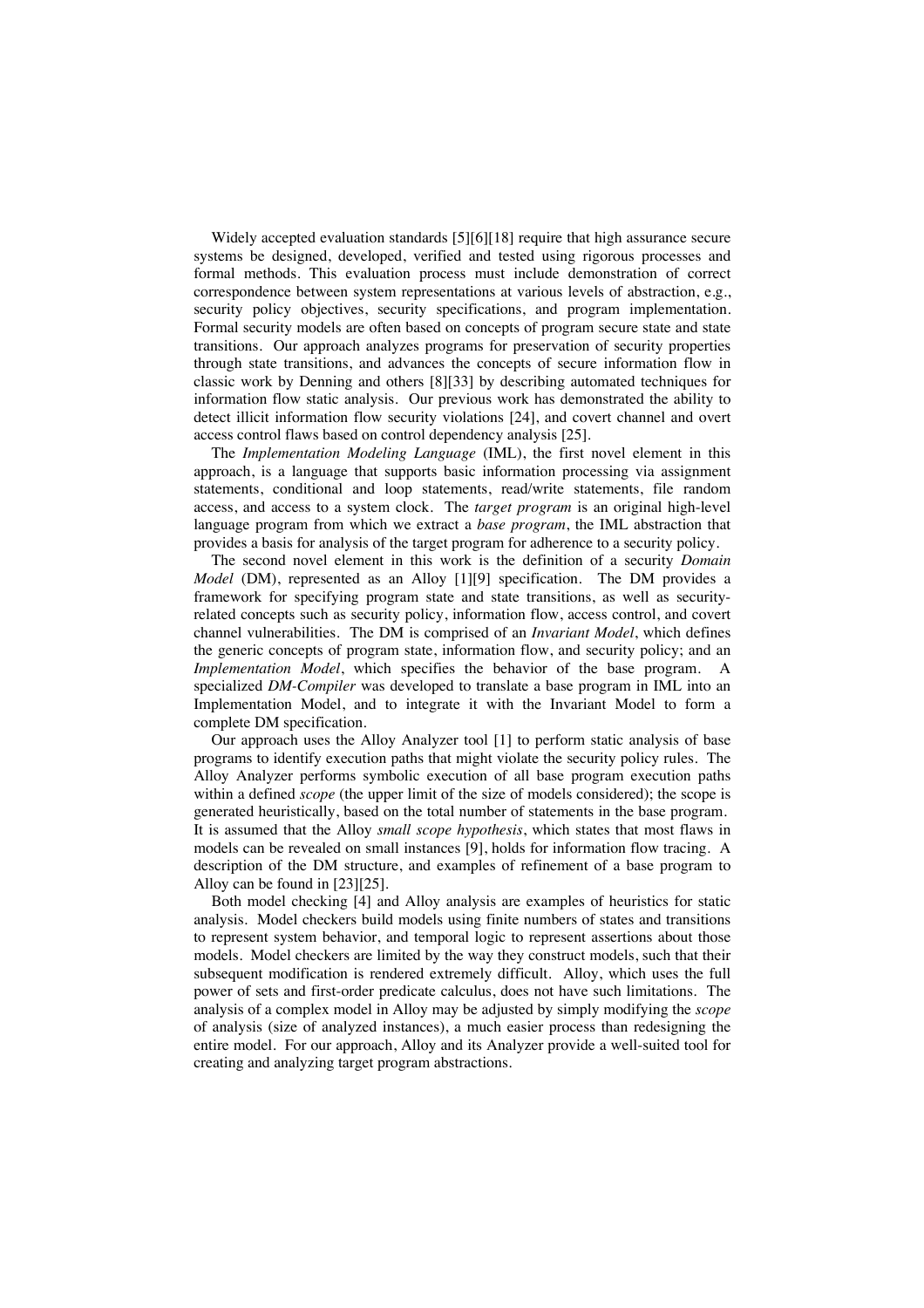Section 2 of this paper provides background discussion on trusted subjects and processes. Section 3 presents an overview of the Security DM methodology for modeling programs and security policies. Sections 4 and 5 describe analyses of several example base programs using the DM, and summarize our test results with these examples. Sections 6 and 7 discuss related work, and planned future work in this research.

### **2 Trusted Subjects**

Users in a multilevel secure (MLS) environment are assigned a clearance level based on the relative level of trust placed in them by security administrators. A user is allowed to log into a system at any level that is at or below (*dominated by*) his assigned clearance, and a *session* at that level is created. Subjects that act on behalf of a given user are labeled with an access class that is at the same level as the user's session. A subject is allowed to read information (*objects*) whose sensitivity level is up to the subject's sensitivity level (*access class*), and write to objects at or above its access class.

In contrast to this, a *trusted subject* is one that is allowed to read and write within a *range* of access classes [16]. Depending upon the implementation, this can limit the authority of the trusted subject to "read-up" and "write-down" [3]. MLS systems with trusted subjects defined this way do not require a separate access control lattice or special rules specifically for their actions [16]. As a result, a trusted subject does not need to be given a privilege to bypass or violate the security rules.

Since trusted subjects are allowed to interact with (read and write) information across access classes, they must be trusted not to abuse these special privileges. The existence of trusted subjects is generally required for certain services provided in MLS systems, such as login, information downgrading, and data backup utilities across multiple access levels. MLS system administration may also require a trusted subject to interact with and manage regular user accounts and information across multiple access levels [31]. Such actions represent a good target for trusted subject implementation, however the design principle that trusted subjects should be small and minimized within an MLS system [12] is not always observed.

With respect to security policies, a trusted subject should not move data between sensitivity levels, other than in constrained, explicitly defined ways [30]. The specification of a trusted subject must explicitly define how it can do this. Levin et al. [15] point out that trusted subjects do not violate a general policy in place, but their behavior must be a defined part of a policy. Such a policy for trusted subjects, referred to as a "relaxed MLS policy," must be integrated with the general MLS policy, such that the resultant union of the two can allow trusted subjects to operate effectively, while ensuring that non-trusted subjects cannot cause unwanted information flows. In a "downgrader" role, for example, a trusted subject may essentially change the label of information from *high* to *low* by reading the information from a *high* object and moving it into another *low* object.

Trusted subjects can be defined by their behaviors in an MLS system. Although some [30] would have trusted subjects relabel objects, we maintain the tranquility of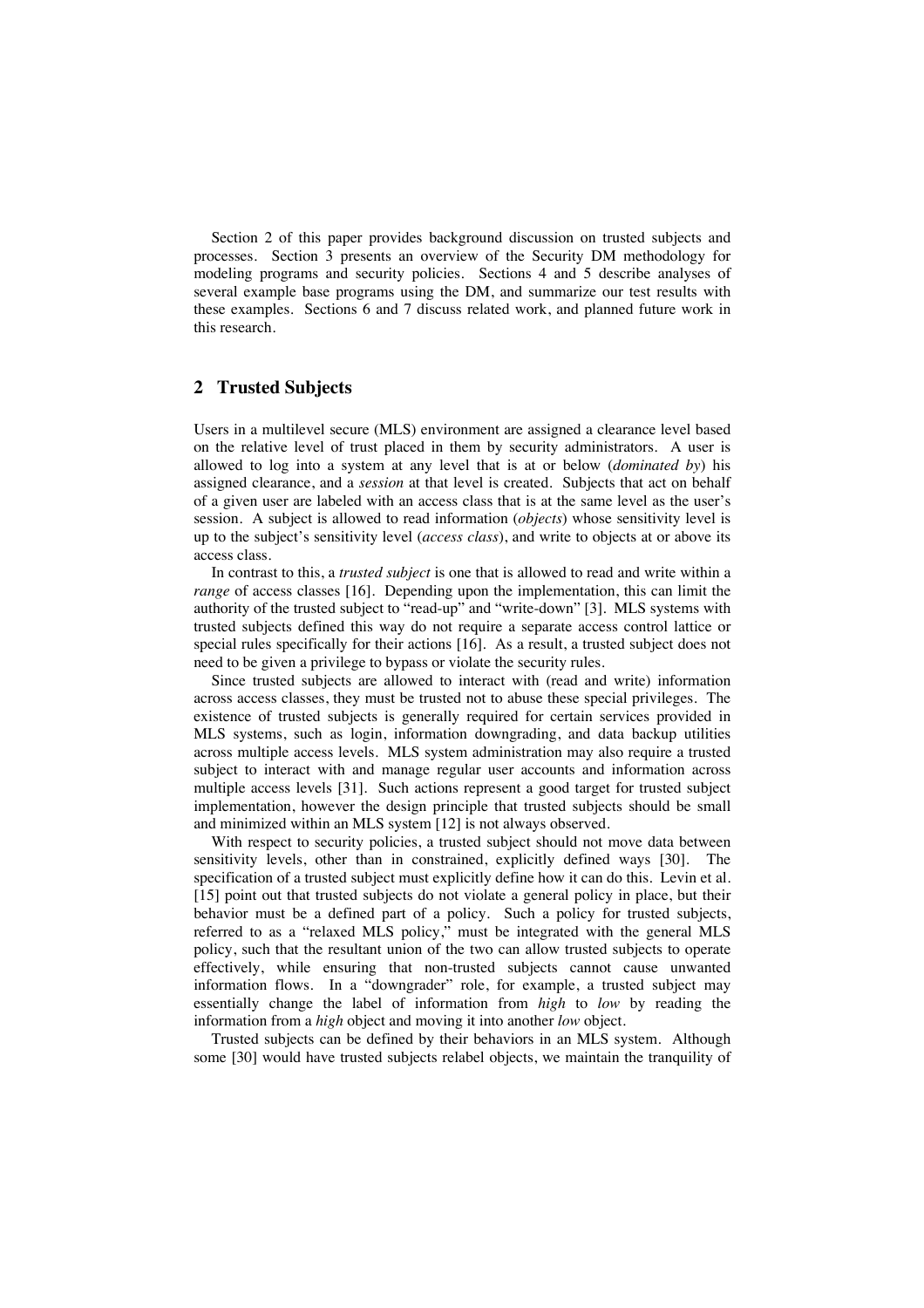object labels [3], and abstract the idea of downgrading information by changing variable labels from the viewpoint of, i.e., internal to, the trusted subject. Allowing movement of information within a range of access classes represents the trusted subject actions we model in our DM approach.

### **3 Security Domain Model Methodology**

Our approach to program security verification using the Security Domain Model has been described in [24][25], and an overview is provided below.

A *base program* represents an abstraction of a target program implementation, and is written in Implementation Modeling Language (IML) notation. The IML defines a simple imperative language that captures the basic capabilities and constructs, with respect to security, of high-level programming languages, such as Java or C++. The IML was motivated by a requirement to represent the information flow properties in target program implementations. A complete IML and DM reference manual is available online at [23].

The IML enables trusted subject behavior by providing a special *trusted assignment* statement. This statement allows trusted subjects to modify the labels of internal variables ("regrading"), while respecting the tranquility of external object labels. The trusted assignment allows filtering of variable values based on existing content or label. This filtering is analogous to a "dirty word search" of a document prior to downgrading its classification level, which ensures that certain sensitive words are first filtered from the document.

The trusted assignment statement allows a trusted subject to assign a value to a *destination* variable, with an explicitly defined security label. When an IML base program is translated, only a trusted subject may perform trusted assignment. The trusted assignment syntax follows:

#### Assign *destination* from *source1* as *source2*;

In this operation, the *destination* variable takes on the data value of the *source1* variable, however it does not automatically take its label, as would normally be the case for an assignment statement in IML. Instead, the *destination* is explicitly assigned a label, as determined by a filter function that is automatically invoked with each trusted assignment. The trusted assignment *source1* can be either a variable or constant, and the *source2* can be either a variable (in which case the access label currently assigned to the value stored in this variable is used) or an explicitly defined access label. The new content and access label of the *destination* variable are defined in the DM Invariant Model by an Alloy function TS\_filter (further discussed in Section 4.1), as follows:

(*destination\_value'*, *destination\_label'*) = TS\_filter( (*destination\_value*, *destination\_label*), (*source1\_value*, *source1\_label*), (*source2\_value*, *source2\_label*) )

This function specifies the behavior of trusted subjects in our model, and examples are described in detail in section 4.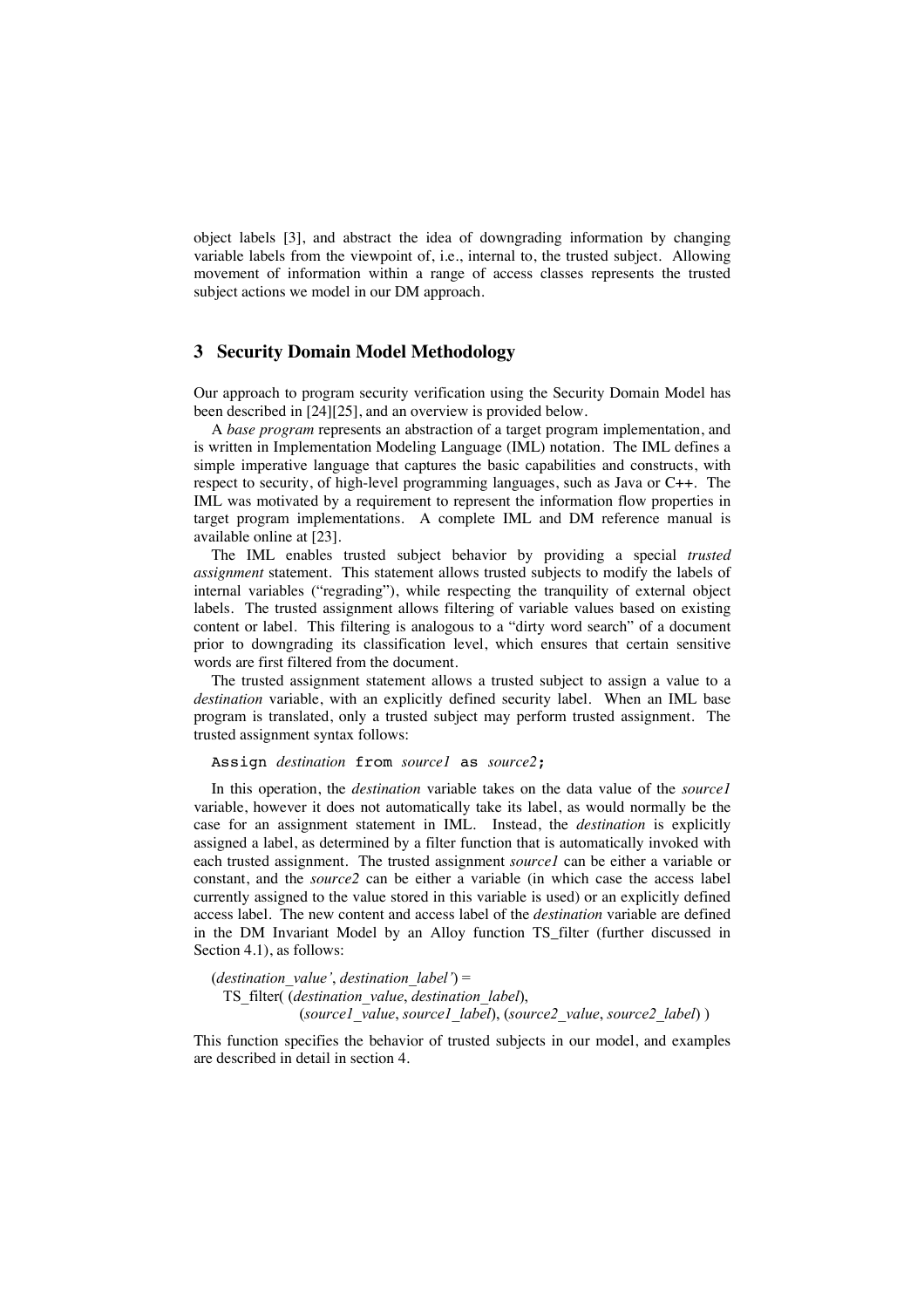The DM *Invariant Model* defines security rules that have the Bell and LaPadula security model [3] as their basis, i.e., flows from higher to lower secrecy levels are not allowed by either writing down or reading up. The general DM security policy defines a lattice with flows allowed from lower to higher (or equal) secrecy levels, represented by access labels, for instance:

```
one sig Policy {
   ord: AccessLabel -> AccessLabel }
\{ ord = \hat{ } ( (SysLow -> SysMid)
           + (SysMid -> SysHigh) )
           + (iden & (AccessLabel -> AccessLabel) ) }
```
In Alloy notation this defines a recursive closure of the access label relations (*SysLow* -> *SysMid*) and (*SysMid* -> *SysHigh*). The "basic" security policy is defined in the DM Invariant Model by reads and writes of external I/O devices that conform to this policy lattice. The trusted policy is defined such that trusted subjects are allowed to change labels and data within the constraints of the TS\_filter.

### **4 Testing and Analysis of Trusted Subject Behaviors in the DM**

This section presents examples of program security vulnerabilities that illustrate how trusted subjects are constrained by both the basic security policy and the trusted policy (as implemented in the TS\_filter). In these examples, the security rules for discovering information flow errors, overt access control flaws and covert channels, are described using Alloy notation, and a base program written in IML is presented to illustrate the particular security violation. The complete Alloy models for these and other examples can be found online at [23].

#### **4.1 Information Flow Violation Caused by a Trusted Subject Operation**

The first example illustrates a trusted subject regrade operation that, based on allowed trusted subject behavior, leads to an information flow violation. In the example, an attempt is made by a trusted subject to downgrade a destination variable label from *SysHigh* to *SysLow*. Here, trusted subjects are allowed to perform downgrading of information from *SysHigh* to *SysMid*. To support the policy, a TS\_filter function is defined (below in Alloy notation) to ensure that "downward" info flows are allowed only from *SysHigh* to *SysMid*. The function takes as input parameters three Values and three AccessLabels, specifically, the data values and labels of the *destination*, *source1* and *source2* variables in the Trusted Assignment (see Section 3 for trusted assignment IML syntax), and returns an instance of FTuple (i.e., a filtered Value and AccessLabel). In essence, the policy for trusted subject behaviors is captured in the semantics of this filter function.

For example purposes here, this TS filter function returns the greater of constant 0 and the *source1* Value (s1v), and the higher of *SysMid* and the *source2* AccessLabel (s2a). As shown in this example TS\_filter, it is not necessary to use all of the parameters passed into the function to generate a resulting FTuple.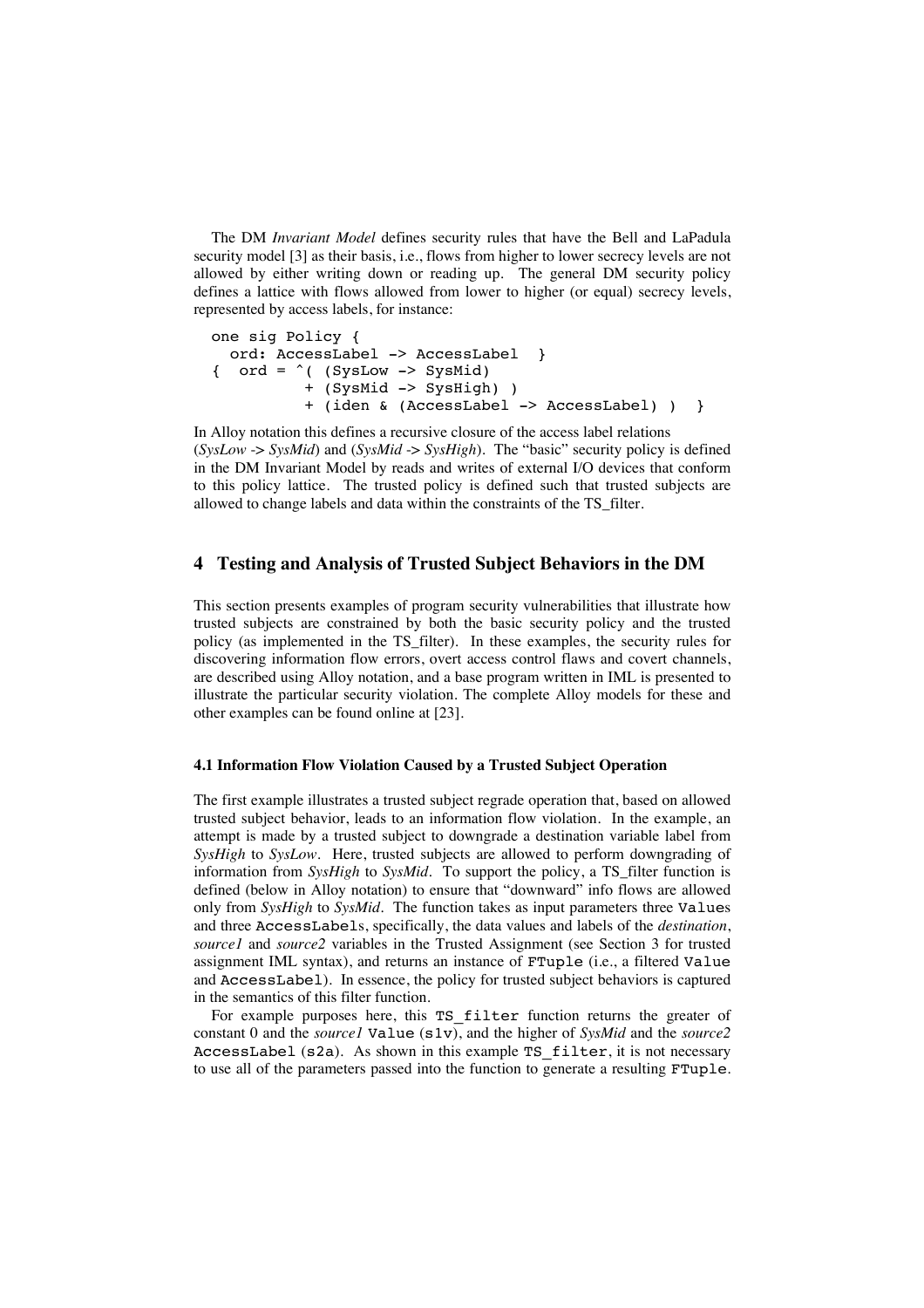Note that a different DM Invariant Model could define a TS\_filter function that would return different results based on the specific input parameters, and thus define a different security policy for trusted subject behaviors.

```
sig FTuple {
   val: Value,
   label: AccessLabel
} 
fun TS filter[dv, s1v, s2v: Value,
                da, s1a, s2a: AccessLabel]: FTuple {
{ result: FTuple | {
    result.val = (((s1v->const0) in LT.1t)
         => const0 else s1v)
     result.label = (((da->s2a) in Policy.ord)
         => s2a else
       (((s2a->SysMid) in Policy.ord)
        \Rightarrow SysMid else s2a)) }
```

```
} }
```
The base program example below demonstrates a security violation based on the trusted subject filter and security policy. Initially, values are read into two variables with security labels *SysHigh* and *SysMid*, respectively (s1-s2). A trusted assignment operation is then performed  $(s3)$ , in which the data value stored in  $x2$  is copied into variable x1, and x1 is assigned a *SysLow* label. During this statement operation, the TS\_filter function is applied to the parameters of the trusted assignment, "filtering" the label assignment to *SysMid*, which results in x1 being assigned a higher label than was intended by the trusted assignment operation (s3).

```
(s1) Read_dev (SysHigh, x1);
(s2) Read_dev (SysMid, x2);
(s3) Assign x1 from x2 as SysLow; 
(s4) Write dev (SysLow, x1);
(s5) Stop;
```
When the next statement (s4) attempts to write the value held in x1 to a *SysLow* external device, an illicit flow results since x1 is labeled as *SysMid*. The Alloy Analyzer detects this situation as a violation of the Alloy security predicate below, and correctly reports an illicit information flow, tracing execution through statements  $(s1)(s2)(s3)(s4)$ . The same base program, under a DM Invariant Model with a different policy and filter function, would not necessarily result in this flow violation.

```
pred consistent with FlowPolicy [current: State] {
  let stm = current.stmt | \{ ( stm.type in (Write_dev + PutDirectFile) && 
       stm.source in Variable )
     => (current.access_label[stm.source] -> 
         stm.subject_label) in Policy.ord
} }
```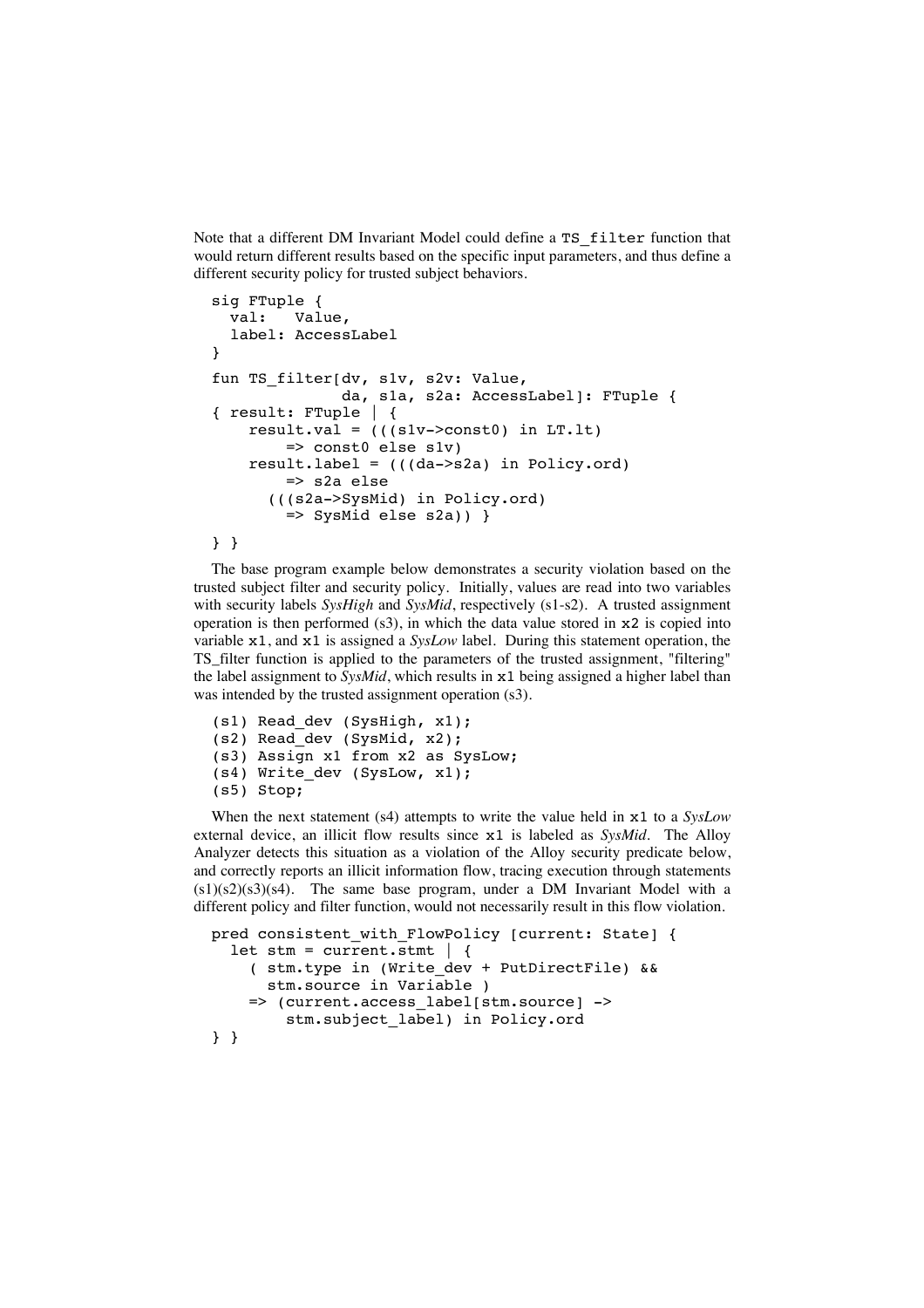#### **4.2 Trusted Subject Flow Violation & Control Dependency Flaw**

The second example base program illustrates two different security violations that may result from a trusted subject operation. In the program, a successful trusted subject regrade creates an overt control dependency flaw, however when the trusted subject regrade fails to occur, illegal information flow results. For purposes of this example, the security policy and TS filter function described above apply.

In the base program, values are initially read into three variables, with assigned security labels *SysHigh*, *SysMid* and *SysLow*, respectively (s1-s3). Depending on the value stored in  $x1$  (s4), a trusted assignment statement is performed (s5) in which the value of  $x1$  is modified to that of  $x2$ , and the label of  $x1$  is downgraded to that of x3, *SysMid* in this case. Since a regrade from *SysHigh* to *SysMid* is allowed by the security policy (as reflected in the TS\_filter function), x1 is assigned the *SysMid* label.

```
(s1) Read_dev (SysHigh, x1);
(s2) Read_dev (SysLow, x2);
(s3) Read_dev (SysMid, x3);
(s4) if x1 < 0 then {
(s5) Assign x1 from x2 as x3;
(s6) Write dev (SysMid, x1); }
     else 
(s7) Write_dev (SysMid, x1);
(s8) Stop;
```
The next statement (s6) attempts to write the value of x1 to a *SysMid* external device, a seemingly legal flow. However, since this operation occurs within the ifblock, it creates a control dependency from *SysHigh* (x1 label when it was examined in s4) to *SysMid*, representing an overt access control flaw (i.e., in the *SysHigh* context, a write to *SysMid* violates the security policy). Based on the Alloy security rule predicate below, the Alloy Analyzer properly detects this violation, tracing execution through statements  $(s1)(s2)(s3)(s4)(s5)(s6)$ .

```
pred dependency flaw found [current: State] {
   let stm = current.stmt, 
      pre = current.influence by[stm-source] {
     stm.type = Write_dev && 
     stm.source in Variable &&
     not ((pre.access_label[pre.stmt.source] -> 
      stm.subject label) in Policy.ord)
} }
```
An additional violation occurs when the conditional check (s4) evaluates to false, and the else-branch is executed. In this case, an attempt is made to write the value stored in x1 (still assigned its original *SysHigh* label) to a *SysMid* external device (s7). Since this represents an overt illegal flow from *SysHigh* to *SysMid*, the Alloy Analyzer properly identifies and reports the error, tracing execution through statements (s1)(s2)(s3)(s4)(s7).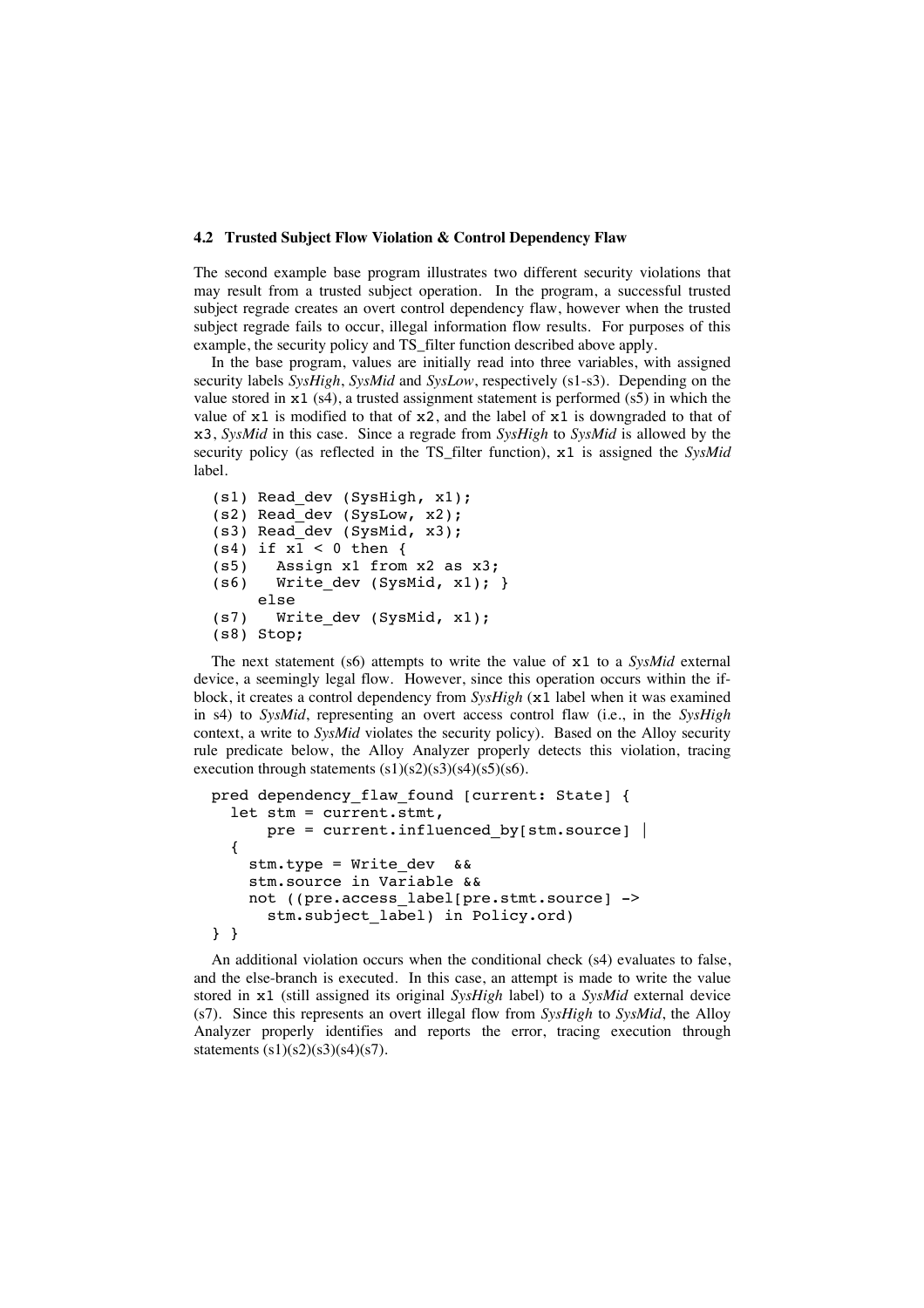#### **4.3 Covert Channel Resulting from a Trusted Subject Operation**

The third scenario describes execution of a trusted assignment that could produce a covert storage channel [14]. Our earlier paper [25] describes in detail how the DM formalizes the notion of covert channels, and defines a security rule to identify a class of covert storage channel vulnerabilities in a base program execution.

In the base program below, we assume a direct file with a maximum capacity of two records, initially empty. To begin, *SysLow* values are read into variables x1 and  $x2$  (s1-s2). A trusted assignment is performed (s3) in which  $x1$  is assigned the value of x2, and upgraded to a *SysHigh* label. Next, the value of x1 is examined to verify whether it is non-negative  $(s4)$ . Since the TS filter function returns only values of 0 or greater, x1 holding a non-negative value is an indication that the trusted assignment resulted in the assignment of source data to the destination variable. When this evaluates to true, the values of  $x1$  and  $x2$  are stored into the direct file by the *SysHigh* sender, resulting in the internal *full* direct file flag being set.

```
(s1) Read dev (SysLow, x1);
(s2) Read_dev (SysLow, x2); 
(s3) Assign x1 from x2 as SysHigh; 
(s4) if x1 > const minus 1 then {
(s5) PutDirectFile (SysHigh, 1, x1); 
(s6) PutDirectFile (SysHigh, 2, x2); }
```
The next sequence of program statements represent execution by a *SysLow* covert channel receiver. When the *SysLow* subject attempts to store a value into the direct file using a new key  $3$  (s7), the system issues a failure indication since the direct file is *full* (note that in the translation to an base program, the internal system flag translates to an explicit flag, accessible in IML as in statement (s8)). Depending on the success or failure of the direct file store (s8), *SysLow* writes a constant '1' or a '0' to an external device (s9  $\&$  s10) to exploit the storage channel.

```
(s7) PutDirectFile (SysLow, 3, 1); 
(s8) if full = True then 
(s9) Write dev (SysLow, 1);
(s10) else Write_dev (SysLow, 0); 
(s11) Stop;
```
Because a higher-labeled subject caused the direct file to become full, the Alloy Analyzer detects and reports this violation of the below Alloy security predicate, tracing the flow of execution through statements  $(s1)(s2)(s3)(s4)(s5)(s6)(s7)$ . The actions of two regular subjects at *SysHigh* and *SysLow*, acting in collusion to exploit the direct file, could bring about the same security violation (i.e., a storage channel).

```
pred storage channel found [current: State] {
  let stm = current.stmt | {
     stm.type = PutDirectFile && 
     current.direct_file.full = const1 && 
    not (current.direct file.last written ->
          stm.subject_label) in Policy.ord
```
} }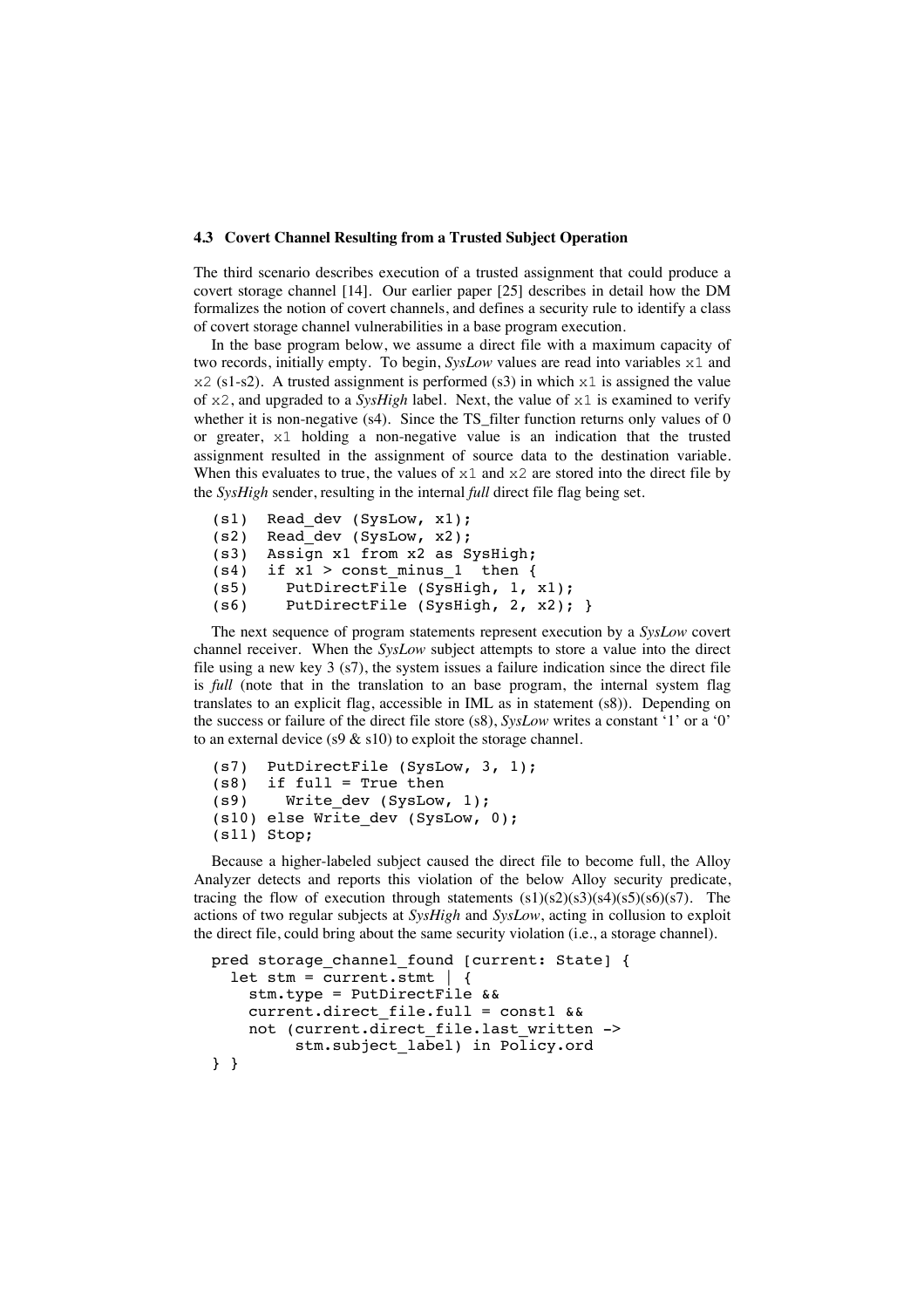### **5 Testing Results**

The base program examples presented above were evaluated using Alloy Analyzer 4.1.7, running under Mac OS X™ 10.5.4 on a 2.5 GHz Intel Core 2 Duo processor, with 2 GB of memory. In test runs, the Alloy Analyzer successfully found valid counterexamples for violations of each security rule assertion described above.

Test results are summarized in Table 1 below. The Analysis Size defines the size of Alloy model instances considered *(scope)* during Alloy Analysis; Analysis Time represents *total time (ms),* broken down into *(time to generate model, time to find a counterexample)*:

| <b>Security Violation Description</b>              | <b>Analysis</b><br>Size (scope) | <b>Analysis</b><br>Time $(ms)$ |
|----------------------------------------------------|---------------------------------|--------------------------------|
| Information flow violation, resulting from trusted |                                 | 1516                           |
| subject operation                                  |                                 | (1277, 239)                    |
| Overt control dependency flaw, resulting from      |                                 | 3335                           |
| trusted subject operation                          |                                 | (2290, 1045)                   |
| Information flow violation, resulting from trusted |                                 | 2692                           |
| subject operation                                  |                                 | (2236, 456)                    |
| Storage covert channel, resulting from trusted     | 12                              | 48631                          |
| subject operation                                  |                                 | (9852, 38779)                  |

Table 1. Results of Alloy Analysis Testing

### **6 Related Work**

Previous work in trusted subject implementation [35] developed a framework for running a trusted multi-level database management system (DBMS), referred to as a "trusted subject," to be hosted on any trusted operating system. This work established a layered policy, with a general policy for the *trusted computing base* (TCB) layer of the operating system, and a separate policy for the DBMS TCB layer. Their premise was that, for a DBMS hosted on a known secure operating system, only the DBMS TCB layer must be subjected to security analysis to ensure that it meets all access control requirements. This work did not appear to outline a concrete policy for trusted subjects, and allowed modification of object labels as a valid action for trusted subjects, whereas our model preserves tranquility of object labels.

Previous work in using sound type systems for secure information flow has focused on areas such as: encryption and decryption of information, where flows from plaintext (*high secrecy*) information to ciphertext (*low secrecy*) information must be addressed in light of noninterference rules that would seem to prevent such interaction [11][28]; *probabilistic noninterference*, where probability distributions are used to determine a likelihood of interference from *high* to *low* variables, primarily for multithreaded processes where scheduling is nondeterministic [32][20]; and *type inference*, in which the flow of information is automatically determined based on semantic analysis [26][7]. Eventually, Smith & Thober [29] enhanced the linguistic type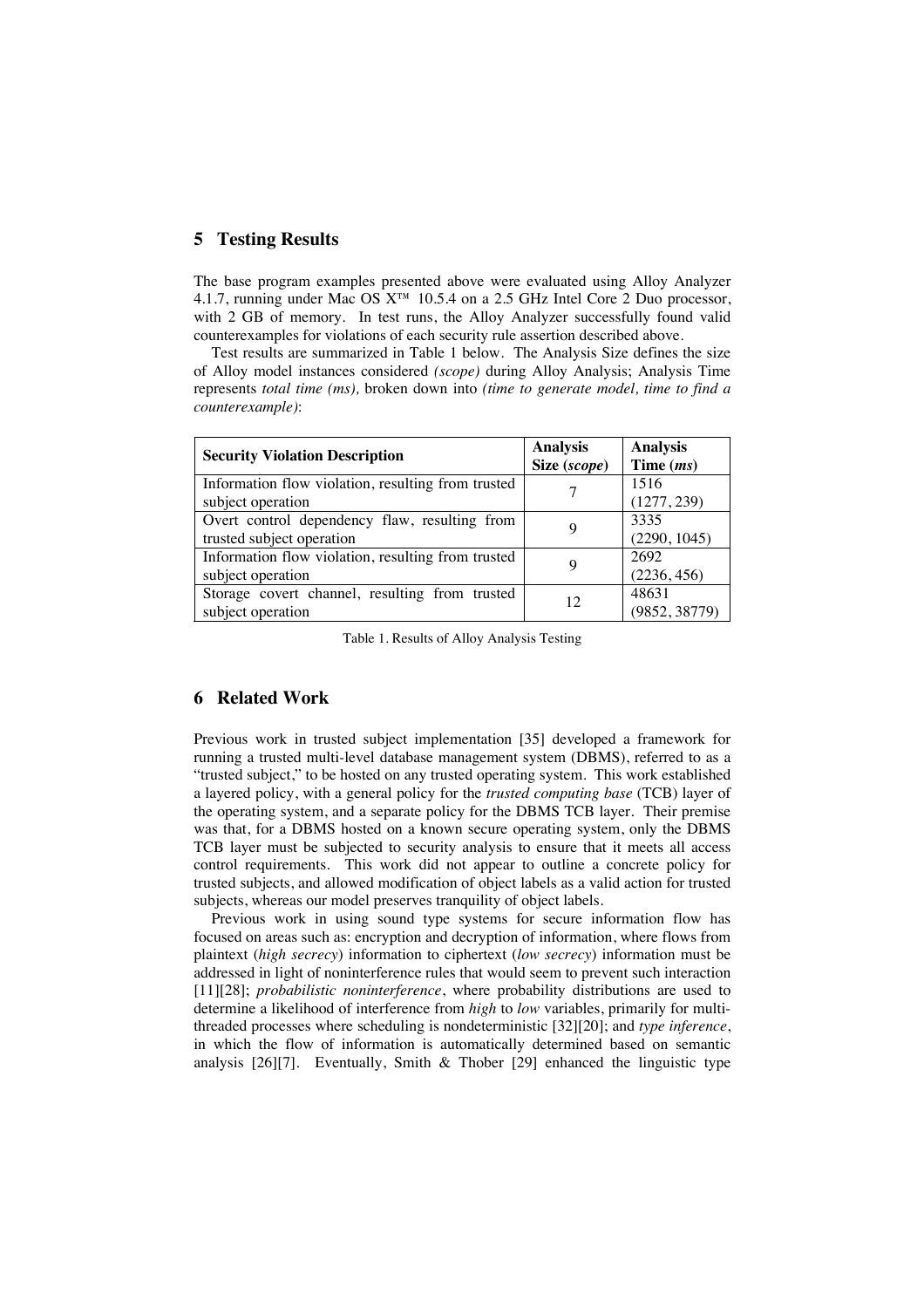system model of secure information flow such that sensitivity labels need to be assigned only at I/O boundaries, while the labels of variables and constants, as well as data information flow through a program's execution, are automatically derived relative to the I/O (device) labels.

In contrast, our work differs from the linguistic type system approach in that, rather than constructing a type-safe language with which to write secure programs, we apply abstract interpretation (the *base program*) to the analysis of *target programs* in order to detect potential problems, and otherwise demonstrate security of the abstraction with respect to select security properties. Our approach performs exhaustive information flow tracing of all execution paths in a program, to a predetermined length (defined by the Alloy model *scope*). This tracing is applied for both overt and covert channel static analysis, using dynamic slicing techniques, where appropriate, such that read-up, as well as violations of noninterference, are detected [34]. Additionally, we provide a compiler to generate a formal specification of a program. Although it yet lacks a formal soundness proof, the DM-Compiler enables generation of formal logic that can be automatically analyzed (using the DM) for secure information flows.

Landauer et al. [10] introduced a formal model for managing trusted processes, by defining a state machine whose state space can be locked, or isolated, in order to allow privileged actions to overlap. The authors described a trusted process as possessing special privileges to alter operating system kernel access control decisions, or other security critical operations. This paper provided an in-depth mathematical analysis of the security policy derived from trusted process principles, and is a useful source regarding security policy issues for trusted subjects.

Steffan and Clow [30] defined a set of trusted process classes, to identify their relative privileged status. These classes correspond to combinations of override privileges in the areas of Tranquility (labels), MAC (content) and DAC (privileges). As the class numbers increase, so do the privileges granted, and the risk associated with using a trusted process in that class. In contrast to this paper, our work characterizes trusted subjects without violating tranquility of object labels.

Levin et al, [13] discussed trusted subject actions within a security kernel architecture. With respect to the principle of least privilege [21], they described how a trusted subject in a downgrader role must be constrained to perform only the minimum required operations, namely, downgrading of labels in this case. Other operations such as "dirty word search" (DWS) of a document for specific words or phrases prior to downgrade, must be handled by other trustworthy system processes to prevent unintended or malicious consequences. They defined a framework for performing filtering and downgrade of information, separating tasks between users and processes, both untrusted and trusted. We believe our model is in line with this thinking, when one considers that if our trusted subject acts as a downgrader, the Invariant Model filter function can reflect a separate untrusted process in the target program that performs DWS. We generalize this concept by allowing the trusted subject to downgrade based on content or label information. In our model, the DWS might represent examination of a highly classified document for specific references to some classified topic, with subsequent removal of these references prior to downgrading the document. Alternately, the DWS could represent filtering of a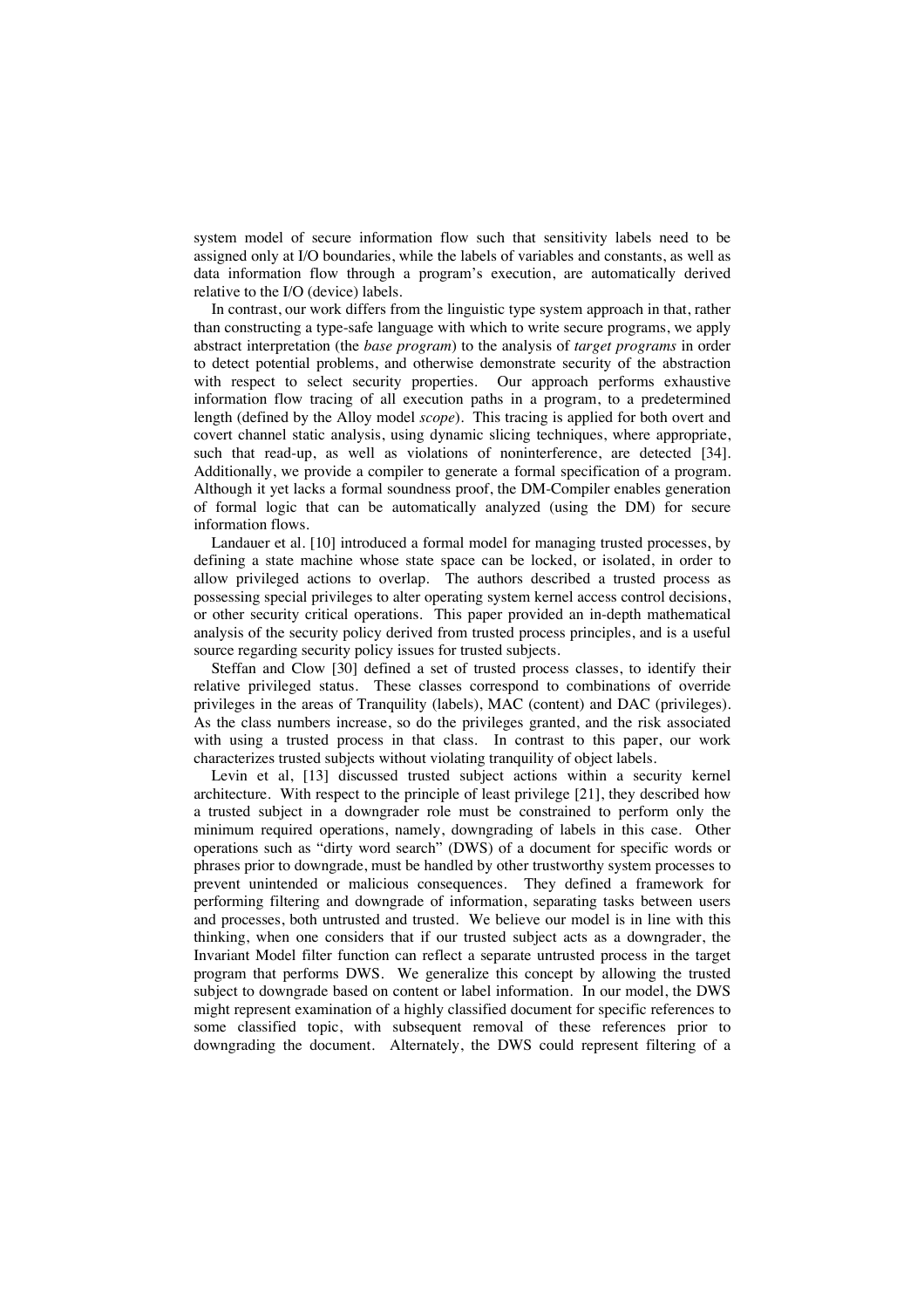document by its creation date, where downgrading of the document will occur only if this information is older than some predetermined date.

## **7 Discussion and Future Work**

This paper has provided a survey of ongoing research to develop a formal security domain model that formalizes security policies for both regular and trusted subjects. The model formalizes trusted subject behaviors, using the specialized imperative language. Our approach defines a formal security Domain Model (DM) that facilitates specification of security vulnerabilities and trusted subject behaviors, independent of program implementation.

By Alloy's *small scope hypothesis* [9] it is assumed that most program errors may be revealed by relatively small counterexamples. Using the Analyzer to perform static analysis of the DM provides assurance that, within a specified search scope, a counterexample will be found when one exists, and that false negatives and false positives are eliminated within the defined scope. This assumption necessitates our implementation of a relatively small trusted subject, which is aligned with the Reference Monitor Concept principle that a reference validation mechanism "must be small enough to be subject to analysis and tests" [2] to ensure its correctness.

Future work will expand the DM to enable dynamic security policies [14]. This concept would allow the DM to support a sequence of polices during program execution, and support the ability of a system to adapt to a dynamically changing security environment by using different policies [17]. We could extend this by adding functionality for multiple trusted subjects. By defining multiple filter functions within a DM Invariant Model, and modifying the IML syntax to support this, the model could represent separate trusted subjects, each governed by a different policy as defined by its own filter function.

Additionally, extension of this research will focus on tailoring our approach toward the model-driven software design process. We understand that automation of the software development cycle, such that resulting software systems fully conform to the Common Criteria Development requirements, is not a trivial effort. We have focused specifically on the Implementation Representation and Security Objectives stages of development [5], devising an automated way to verify that the former abides by the latter. A framework to automate the actual *production* of the implementation representation, based on functional requirements and security objectives, is an ideal goal.

### **8 Acknowledgements**

The authors are grateful for support from the Office of Naval Research and the National Science Foundation under grant CNS-0430566. Any opinions, findings and conclusions or recommendations expressed in this material are those of the authors and do not necessarily reflect the views of the ONR or the NSF.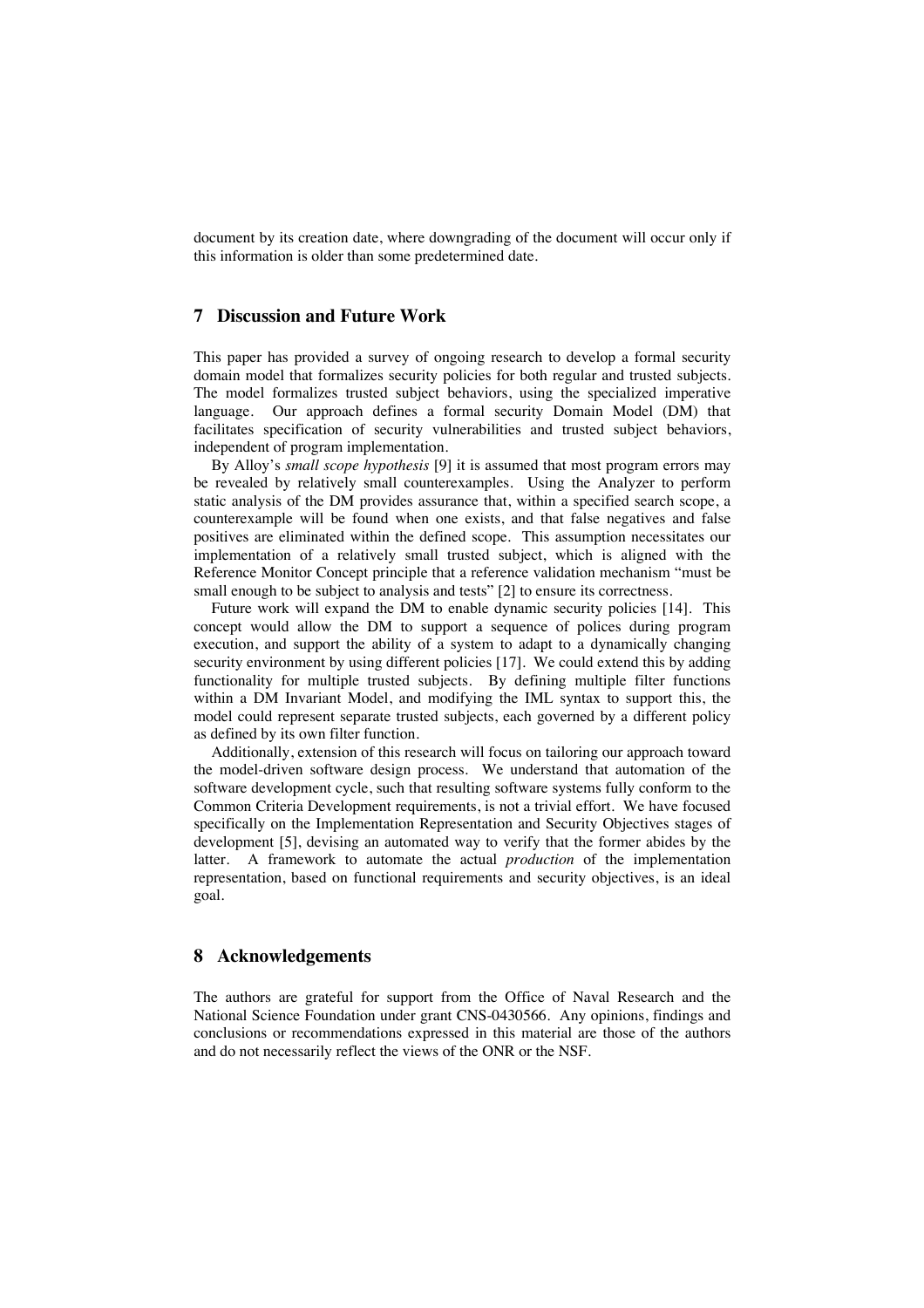### **References**

- 1. The Alloy Analyzer, http://alloy.mit.edu/.
- 2. Anderson, J. (1972). *Computer Security Technology Planning Study*. Technical Report ESD-TR-73-51, Air Force Electronic Systems Division, Hanscom AFB, Bedford, MA.
- 3. Bell, D., & LaPadula, L. (1973). Secure Computer Systems: Mathematical Foundations and Model, *MITRE Report*. The MITRE Corp.
- 4. Clarke, E., Emerson, E., & Sistla, A. (1986). Automatic verification of finite-state concurrent systems using temporal logic specifications. *ACM Transactions on Programming Languages and Systems*, 8(2), 244-263.
- 5. *Common Criteria for Information Technology Security Evaluation, Part 1: Introduction and General Model*, version 3.1. Document number CCMB-2006-09-001. September 2006.
- 6. *Department of Defense Trusted Computer Security Evaluation Criteria*, DOD 5200.28- STD, National Computer Security Center, December 1985.
- 7. Deng, Z., & Smith, G. (2006). Type inference and informative error reporting for secure information flow. *Proceedings of the 44th ACM Southeast Conference*, 543-548.
- 8. Denning, D. E., & Denning, P. J. (1977). Certification of programs for secure information flow. *Communications of the ACM*, 20(7), 504-512. ACM Press.
- 9. Jackson, D. (2006). *Software Abstractions: Logic, Language, and Analysis*. Cambridge, MA, USA, and London, England: MIT Press.
- 10. Landauer, J., Redmond, T., & Benzel, T. (1989). Formal policies for trusted processes. *Proceedings of the Computer Security Foundations Workshop II*, 31-40.
- 11. Laud, P. (2003). Handling encryption in analyses for secure information flow. *Proceedings 12th European Symposium on Programming, (ESOP)*, 159-173.
- 12. Levin, T., Irvine, C., Benzel, T., Bhaskara, G., Clark, P., & Nguyen, T. (2007). *Design principles and guidelines for security*. Technical Report NPS-CS-07-014, Naval Postgraduate School, Monterey, California.
- 13. Levin, T., Irvine, C., and Nguyen, T. (2006). Least Privilege in Separation Kernels. *Proceedings of the 2006 International Conference on Security and Cryptography*, 355- 362.
- 14. Levin, T., Irvine, C., & Spyropoulou, E. (2006). *Quality of security service: Adaptive security*. Handbook of Information Security (H. Bidgoli, ed.), vol. 3, 1016–1025. Hoboken, NJ: John Wiley and Sons.
- 15. Levin, T., Irvine, C., Weissman, C., & Nguyen, T. (2007). Analysis of three multilevel security architectures. *Proceedings of the 2007 ACM Workshop on Computer Security Architecture*, 37-46. ACM Press, New York, NY.
- 16. Lunt, T., Denning, D., Schell, R., Heckman, M., & Shockley, W. (1990). The seaview security model. *IEEE Transactions on Software Engineering*, 16(6), 593-607.
- 17. National Security Agency IA Directorate. (2004). *Global Information Grid Information Assurance Reference Capability/Technology Roadmap*, Version 1.0.
- 18. National Security Agency. (2007). *U.S. Government Protection Profile for Separation Kernels in Environments Requiring High Robustness*, Version 1.03.
- 19. Sabelfeld, A., & Myers. A. (2003). Language-based information-flow security. *IEEE Journal on Selected Areas in Communications*, 21(1), 5-19. IEEE Press.
- 20. Sabelfeld, A., & Sands, D. (2000). Probabilistic noninterference for multi-threaded programs. *Proceedings of the IEEE Computer Security Foundations Workshop*, 200-214.
- 21. Saltzer, J. & Schroeder, M. (1975). The protection of information in computer systems. *Proceedings of the IEEE*, 63(9), 1278-1308.
- 22. Schell, R., Tao, T., & Heckman, M. (1985). Designing the GEMSOS Security Kernel for Security and Performance. *Proceedings of the 8th National Computer Security Conference*, 108 - 119.